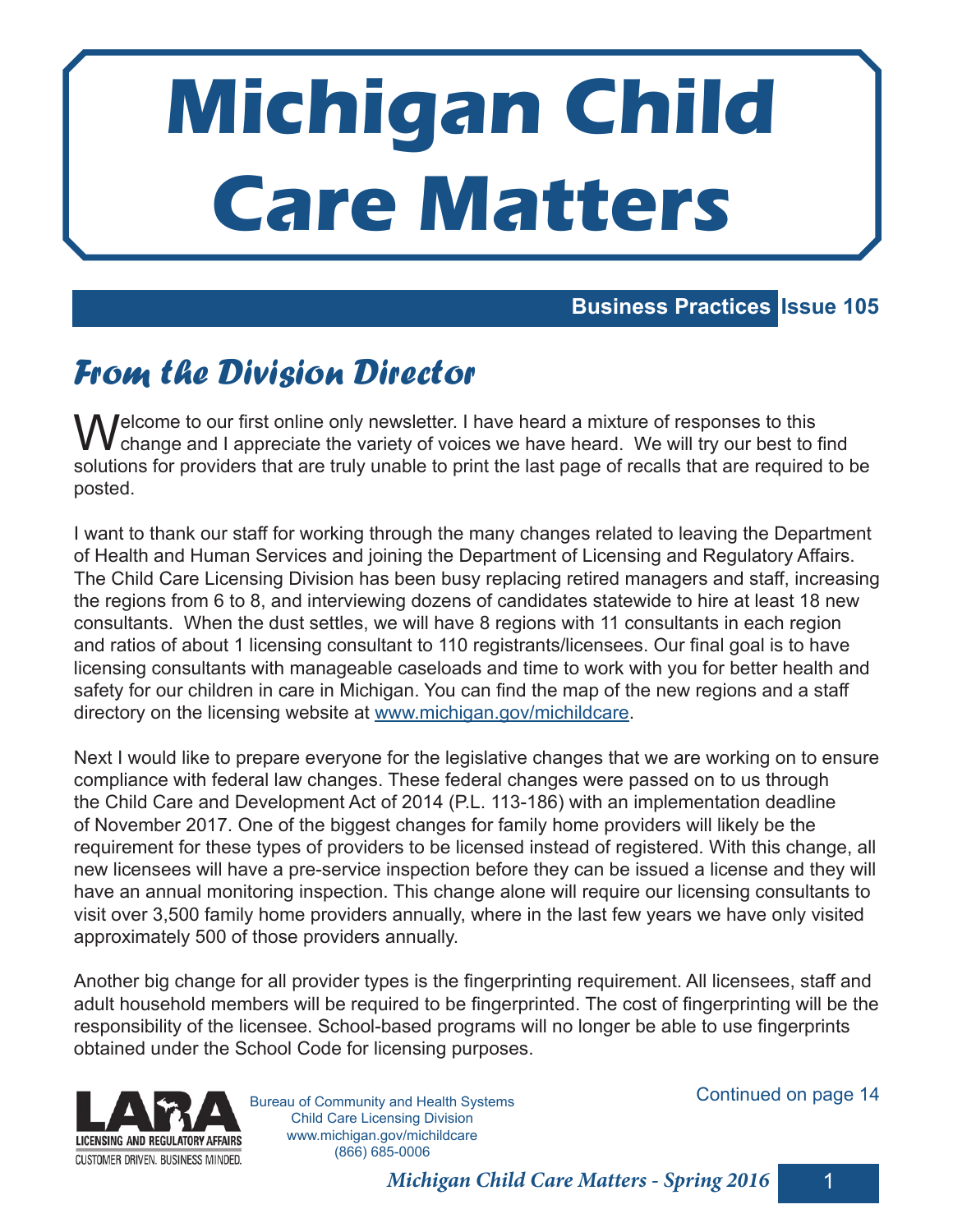#### **Table of Contents**

- **22 Balancing Business** and Family
- 5 How to Market Your Child Care
- 61 Good Record Keeping for Providers Who Receive CDC Subsidy Payments
- **7** Meal Attendance in the Child and Adult Care Food Program
- **8** Reducing Liability Risk as a Child Care Provider
- 10 Record Keeping
- **11** Great Start to Quality
- 12 Creating a Successful Home Child Care **Contract**

14 CPSC Recalls

All articles within Michigan Child Care Matters include one of the symbols below to identify for which type of provider the content is appropriate.



**A All** child care providers.



**Center** child care **providers**.



**H Home** child care providers.

#### **Balancing Business and Family**

Jackie Sharkey, Area Manager **Oakland County** 



**PULLER EXECUTE:** The warding and stressful jobs you will ever have. unning a child care business can be one of the most There are many responsibilities that come with the business, which include caring for the children, managing staff, following licensing rules, and staying within your budget. As a caring and nurturing person, you also want to accommodate the needs of the families as well as your own family. How do you make sure you are doing all of this while also making sure you don't burn yourself out? Child care providers must have a plan to balance all of these needs.

#### **Take Care of Your Business**

Be financially sound:

- Set a healthy budget avoiding financial pitfalls.
- Grow your business from within. Please parents, and they will tell others about your program.
- Manage your finances weekly, utilizing computer technology to record, track and forecast your business progress.
- Fix any building/home issues before they become more costly than needed.

Care for the children:

- Have a daily plan that is consistent and predictable for the children. They respond better when they know what is coming next, and you will be ready for the day.
- Be proactive by preventing problems before they start. Know the children's needs and learn their personalities.
- Look at the family dynamics. Take into consideration the whole child. Sometimes children have a mighty full plate, which will help you understand some of their behaviors.
- Avoid the blame game. A punitive frame of mind will only reap misery for the child and yourself.
- Make concrete observations and formulate doable solutions. You can help children develop valuable skills needed for healthy development.

Utilize your staff well:

- Respect your staff; you need to be respectful in order to be respected.
- Look to your staff as a resource for ideas and solutions. They have a wealth of knowledge and experience to draw upon.
- Involve your staff when making decisions; and they will share in the implementation of the solutions.

2 **Michigan Child Care Matters - Spring 2016**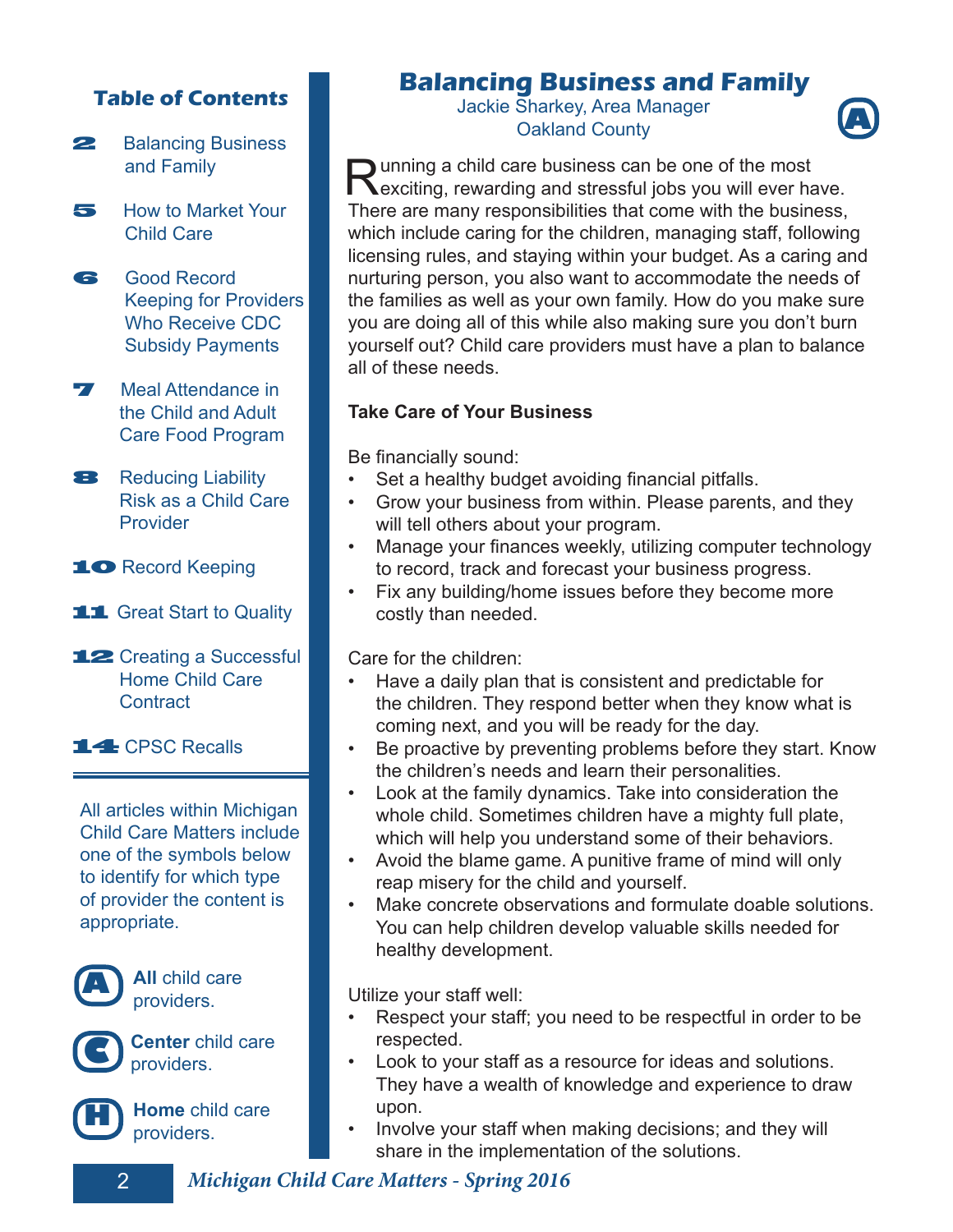- Identify staff strengths and build upon them.
- Share all you know. A true sign of an outstanding manager is the consistency of operations, even in your absence.
- Learn to let go of control. You cannot effectively control every action and detail. You hired your staff for a reason. Learn to trust their judgment.
- Aim for high standards by role modeling high standards.
- Train your staff on the licensing rules and child care facility policies.
- Provide staff with troubleshooting tips they can use in a situation where a rule must be enforced.

Follow licensing rules:

- Keep up with the licensing rules and any changes within licensing. Review the rules and Child Care Organizations Act (1973 PA 116) regularly.
- Join the ListServ to receive updated information in your email.
- Utilize the Technical Assistance and Consultation Manual for further information on the rules and consultation to improve services found on the child care licensing website www.michigan.gov/michildcare.
- Contact your licensing consultant when you have questions.

Evaluate your business annually:

- Analyze your overall business operations and identify any causes of ongoing frustrations and stress.
- Brainstorm viable solutions to be implemented and evaluated prior to the end of the year.

#### **Take Care of Your Child Care Families**

Build a healthy relationship with the parents:

Take the time to talk and interact with every family and show them you care.

• Communicate. This is your single most important tool. Do not leave them in the dark. Knowledge is security. Utilize daily charts, newsletters, dry erase boards, bulletin boards, and any other sources available to you to communicate with parents.

> • Be a good listener. Avoid offering any unsolicited advice. Parents may ask for your advice, but in reality they may only need a little reassurance that they are doing something right.

• Have your boundaries in place and hold that line. A contract is an extremely useful, necessary tool.

Many providers find it difficult to enforce policies and set limits with parents. However, this is your business and your livelihood; there are rules and regulations that you must follow in order to keep your registration/license in good standing.

- Have an effective contract that accurately reflects your expectations and philosophies. It is easier to follow rules that are clear and concise.
- Set time limits in your contract with parents and stick firmly by them.
- Create clear, enforceable policies. Let your families know your expectations and what will happen if they are not met.
- Review your policies with every parent when they enroll their children.
- Ensure parents understand the policies and have the opportunity to ask questions.
- Have parents sign a statement acknowledging that they have read and understand all of the policies and agree to abide by them.
- If the policies are not followed, then ensure that any penalties or fees that apply are enforced.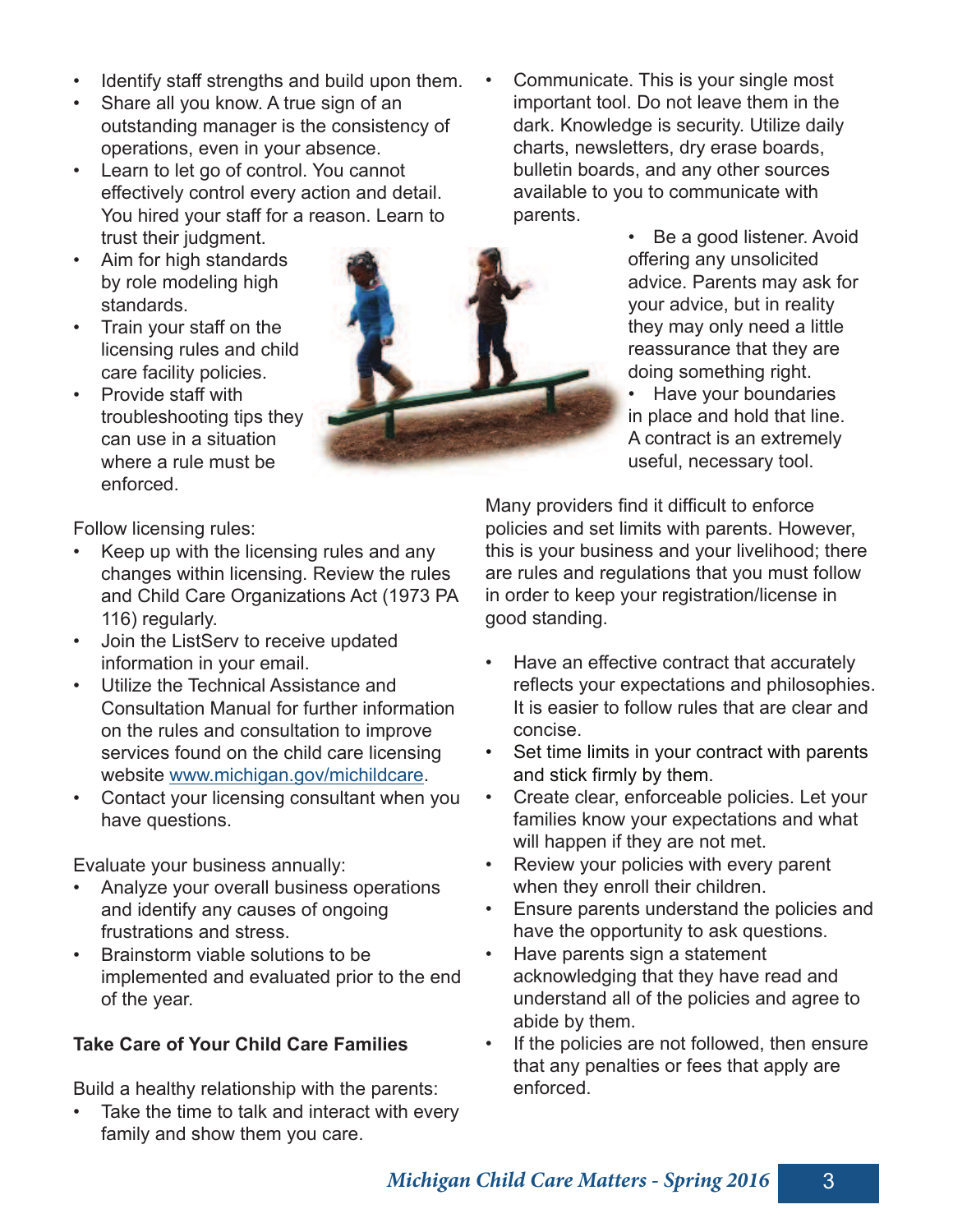#### **Take Care of Your Family**

- Sit down with your family and discuss your responsibilities for the child care; remember to allow your family to voice their feelings.
- Get your family involved in running the child care; this will allow your family to be more connected with you and the business.
- Protect your personal time. Your days need to have a definite beginning and end.
- Ensure your family's boundaries will be respected. Resentment will build quickly if you allow those boundaries to be compromised.
- Treat your family to a vacation. Make time to strengthen those stressed family bonds.

#### **Take Care of Yourself**

It is very important to interact with other adults and do things that grown-ups do, otherwise you lose track of yourself and your needs.

- Join a provider group. You can find tremendous support with those who share the same experiences.
- Educate yourself on an ongoing basis. Every child is a unique individual, and through ongoing professional development, you can empower yourself with the appropriate tools needed to help that child succeed. Knowledge is power.
- Eat healthy and exercise regularly. Exercise provides an excellent physical vent for frustrations.
- Call up an old friend and set up a dinner and a movie date. Make a date and **keep it.** You may have so much fun that you make it a monthly occurrence.
- Get a piece of paper and write down ten things that you can do for yourself. Now, narrow the list down to five, and then three. What you really want (and need) are the first three things on your list. Whatever it is that made your for me list is something that can be achieved. Do something nice for yourself. Don't put it off; you are worth it.

Balancing work life and family is very difficult for many providers. What contributes to stress is really loving your job and wanting to do the best you can at it. You also want to do the same for your family. Often times you go above and beyond the call of duty. By being organized and implementing the tips above, you will be better able to accomplish it all while also caring for yourself.  $\div$ 

#### **Want to Receive Credit for Reading Michigan Child Care Matters?**

Licensing has developed tests based on the content of this newsletter. You can receive up to one clock hour of annual training for reading three newsletters and passing the associated tests each calendar year. Each article will include a symbol (see page 2) in the title of the article to identify the content as appropriate for center child care providers, home child care providers or all child care providers. For more information on how to access these tests, go to www.michigan.gov/mccmatters.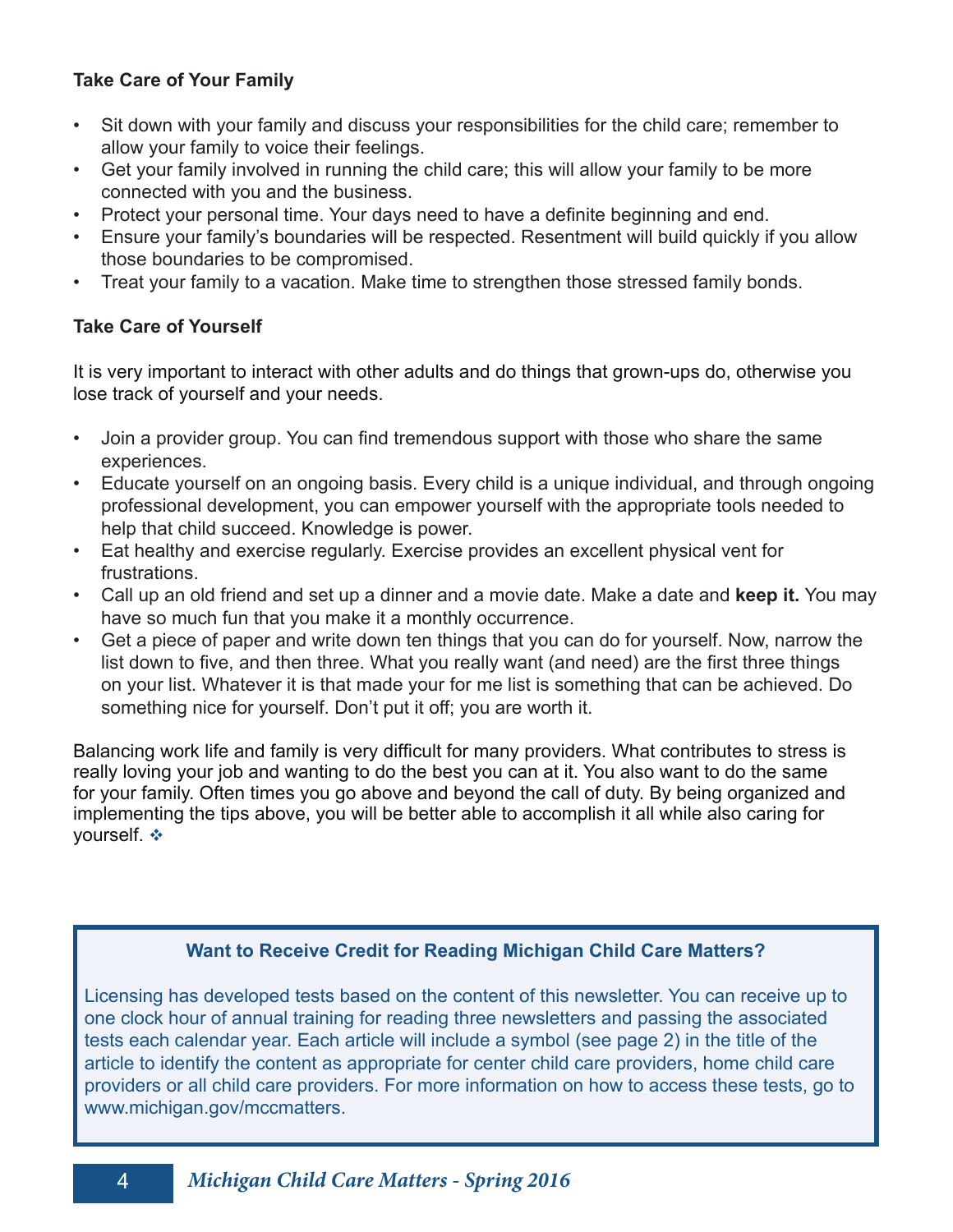Successful marketing of your child care business doesn't have to cost a lot of money to be effective. Making yourself aware of the child care needs of your community and creating a positive presence there will go a long way

parents work second shift jobs or not have transportation? Take these factors into account when deciding which services to offer.

make the first one count. Be sure you and your

# **How to Market Your Child Care**

Catherine Edgar, Licensing Consultant Genesee County **A**

One of the biggest challenges for both<br>Child care centers and homes is how ne of the biggest challenges for both new to attract families and make the community aware of your program. While word of mouth continues to be one of the most successful means of increasing your enrollment, this can be difficult to obtain, particularly if you are just starting out.

It is important to create a presence in your community. Signs, posters and business cards are all good ways to get the word out about

your child care but don't forget to create a digital presence. With more and more people relying on the internet for information, it is important for child care providers to create a positive online presence. This can be achieved through a web site devoted to your child care,

a Facebook page or an advertisement through web sites such as craigslist and Angie's List. Also, utilize the Great Start to Quality program (www.greatstarttoquality.org) as this is where most agencies refer people looking for child care. If you participate in the STARS (Systematic Tiered Assessment and Rating Solution) program through Great Start to Quality, your child care will show up in the search query before other child care programs that are not participating in the STARS program.

A great way to create a presence in your community is to send out a press release. Community newspapers often publish these for a new business or a business offering a new service. By writing up a summary of your child care program and submitting it to your community newspaper, you will gain valuable free publicity for your program. You can find templates for writing a press release online. Another way to increase your presence in the community is by networking with other child

care providers through trainings, seminars and like-minded groups.

Whether you market your program via flyers, a press release, online or in some other fashion, it is important that you make your program stand out. Do you offer evening or weekend care? Do you provide transportation? Do you offer nutritious meals and snacks? Make sure you highlight the services you offer that set your program apart from other centers and homes in your community. Make sure to find

out the needs of parents in your community as well. Do a lot of

You never get a second chance at a first impression, so make sure you

staff answer telephone calls in a pleasant and professional manner as this will most likely be the first contact a potential family has with your child care. Also, make sure your child care environment is safe, clean and child friendly in both photographs and in person. This is important both on the inside as well as on the outside of your facility. A good way to increase visibility of your center or home is to use signs, balloons and inflatables to increase the visibility.





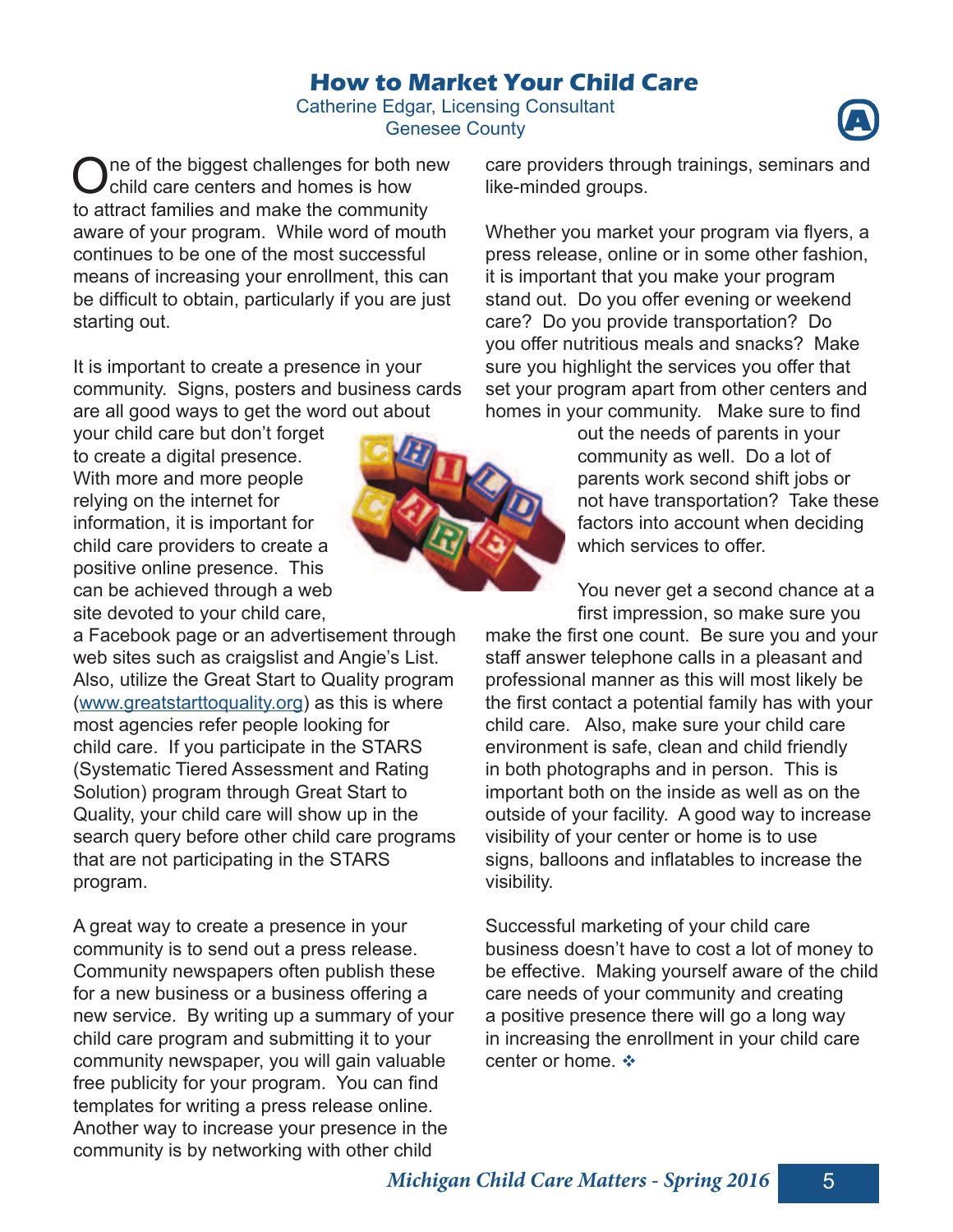#### **Good Record Keeping for Providers Who Receive CDC Subsidy Payments**  Evelyn Oliver, Central Reconciliation Unit

**Michigan Department of Education** 



The Central Reconciliation Unit (CRU) is one of the areas within the Office of Great Start, Child Development and Care Division, responsible for CDC program integrity. Ensuring grantee accountability is required under federal guidelines. CRU performs random reviews of provider billings and payments.

Child care providers who receive CDC subsidy who are selected for a review are mailed a written notice requesting copies of their Time and Attendance records for one to two specific pay periods. Upon receipt of the requested information, a CRU Analyst conducts the review. Common review findings include the following:

- Failure to respond to requests for Time & Attendance records.
- Failure to have complete Time & Attendance records.
- Billing for times children are in school.
- Billing for children not in care.
- Billing for more hours than children were actually in care.
- Billing for more than the maximum number of children at one time.
- No parent certification of care.
- No provider certification of care.

If it is determined that the child care provider failed to comply with CDC program guidelines during the initial review, the provider will receive a Program Violation Notice. In addition, CRU may conduct a follow up review. The purpose of the follow up review is to ensure the child care provider is in compliance with CDC program guidelines. If during the follow up review it is determined the provider receiving CDC subsidy continues to be non-compliant with CDC program guidelines, additional technical assistance will be provided to ensure accuracy of billing. If inappropriate billing continues, the provider may be disqualified from receiving CDC subsidy funds for a period of time.

It is important that child care providers who receive CDC subsidy take the following actions:

- Review the CDC Handbook.
- Comply with all CDC program guidelines.
- Respond to all CRU requests for information.
- Review the I-Billing Tutorial.

The CDC Handbook and I-Billing Tutorial are available online at www.michigan.gov/childcare. If you have any additional questions or billing issues, contact CRU at 866-990-3227.  $\cdot$ 





6 **Michigan Child Care Matters - Spring 2016**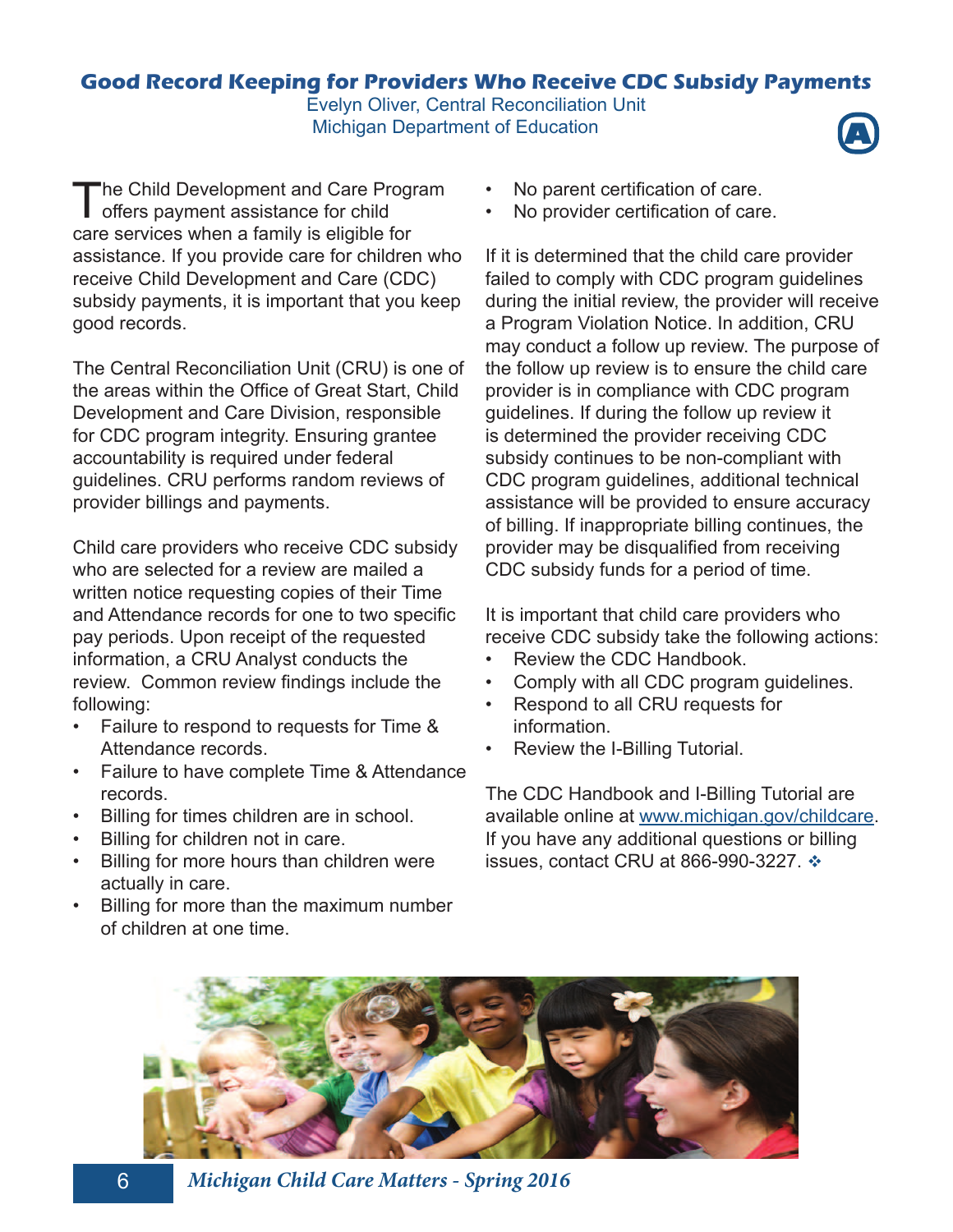#### **Meal Attendance in the Child and Adult Food Program**

Stephanie Schenkel, MPA Consultant **Child and Adult Care Food Program** 



Child care centers and home providers v<br>Constraint participate in the Child and Adult Care hild care centers and home providers who Food Program (CACFP) are required to take daily meal attendance. The meal can be preplated or family style. Pre-plated is defined as the meal already on the plate. Family style is

to record meal attendance and the menu of each meal/snack served no later than midnight the same day it was served in order to be allowable. *Exception:* Child care home providers who care for more than 12 children in a single day or providers who are found

defined as the child having an opportunity to serve him or herself all the components of a reimbursable meal.

#### **Child Care Centers**

Child care centers are required to record meal attendance at Point of Service (POS) during the meal. POS meal

attendance is defined as the point of the meal service when the child has received his/her meal but the meal service is not yet complete. If meal attendance is recorded outside of the meal time, meals will be disallowed. Some examples are:

- Prior to the child being at the table with the complete meal in front of him or her.
- After the child has left the table.
- Based on staff memory or usual attendance patterns of the child.
- Anytime other than during the meal service.
- Utilizing daily attendance to reconstruct meal attendance.

For example, ABC Provider gets busy and forgets to take meal attendance when she serves lunch. The next day, she receives an unannounced review. She attempts to complete the meal attendance for lunch for the prior day utilizing the daily attendance form. Those meals will be disallowed because meal attendance was not POS but were recreated later using daily attendance records.

#### **Child Care Home Providers**

Child care home providers are required



to be seriously deficient due to compliance issues must record meal attendance and menus at the time the meal/snack is served (POS meal attendance) in order to be reimbursed. However, it is best practice for all child care home providers to complete POS meal attendance.

The following best practices can assist you in completing POS meal attendance:

- Ensure all staff have been properly trained on POS meal attendance.
- Keep the meal attendance form easily accessible to staff.
- Look at the child to ensure he/she is present and mark an X on meal attendance accordingly.
- Compare your meal attendance totals during meal service with the number of children eating.
- Have someone else double check your meal attendance total for accuracy.

A provider could keep her meal attendance form on a table near her dining area, and complete the form during meal time, marking children who are present and eating. When she receives an unannounced review, she will be able to provide current POS meal attendance to support meals claimed. Her meals will be allowable.

Please contact the CACFP at 517-373-7391 or mde-cnap-cacfp@michigan.gov for additional assistance.  $\cdot\cdot\cdot$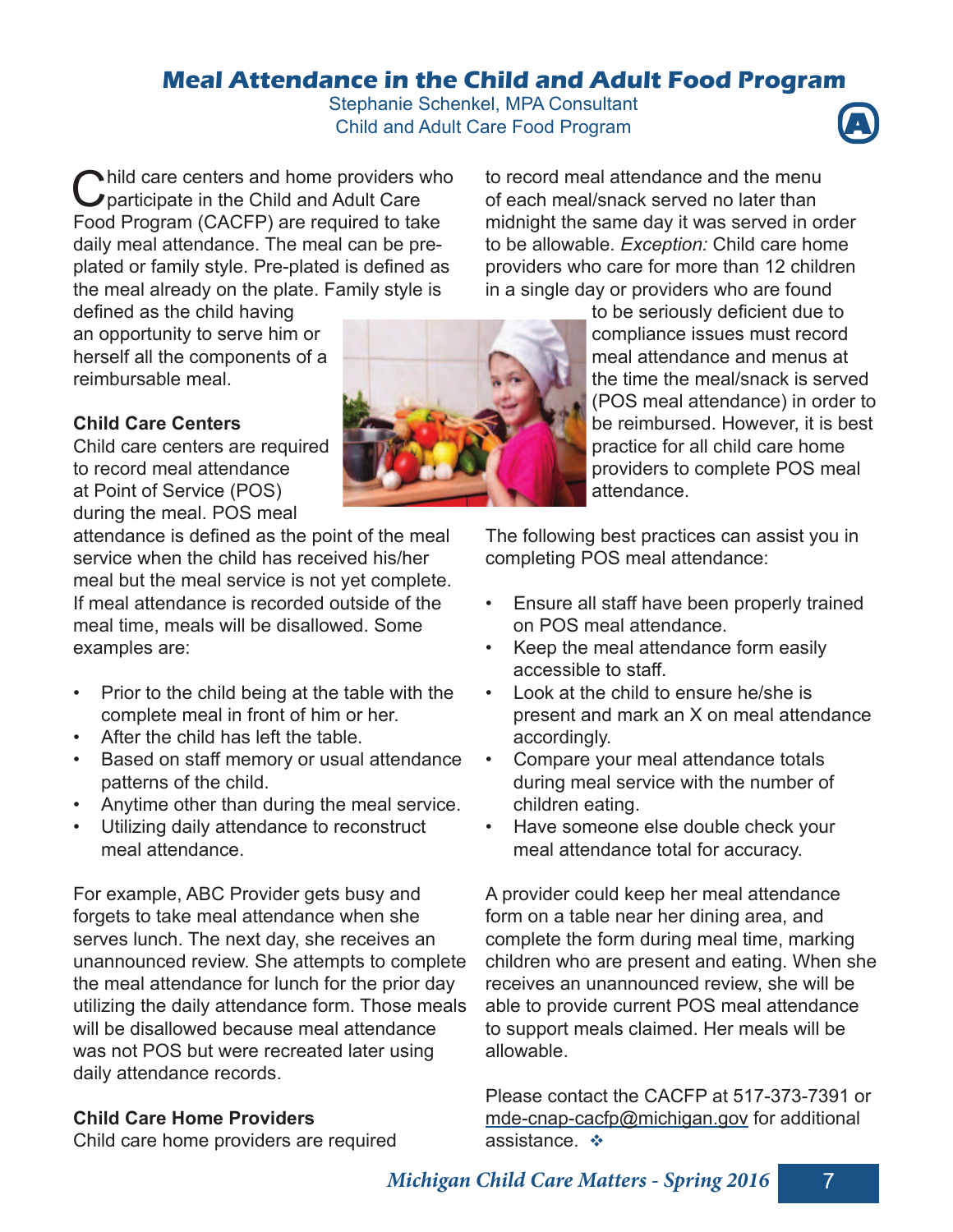#### **Reducing Liability Risk as a Child Care Provider**

Cynthia Jalynski, Licensing Consultant **Oakland County** 



All businesses include a degree of risk,<br>but there are steps providers can take but there are steps providers can take to reduce it. The first one is being well versed with the applicable licensing rules and knowledgeable of the Child Care Organizations Act (1973 PA 116). Every time you complete and sign a child care application, you certify your knowledge and willingness to comply with these regulations. It is not okay to say, *I didn't know.*

There are many licensing rules and following them may seem overwhelming at times. Keep in mind that they exist to protect children from harm, so ensuring the environment is a safe place for children is a great place to start. Instead of hoping something bad will not happen, take steps to prevent it. When I look in cabinets and under sinks during inspections, I often find bleach or other cleaning supplies unlocked and accessible to children. When I bring it to the provider's attention, I sometimes receive an eye-rolling gesture or a reply such as, *I've been doing this for 20 years and no one has ever been injured.* Why take the chance? If a child ingests poison in your care, you may lose your license and face civil or even criminal charges for the neglect. What is worse is living with the knowledge that the failure to follow a simple rule contributed to the harm or death of someone else's child. Oftentimes rules do not seem like a big deal until something goes wrong.

Rules address many types of hazards, but not all of them. Organize your home or center in a way that makes it difficult for children to get hurt and makes supervision easy. Eliminate access to items that pose a risk of strangulation, choking, fire or electrocution.

Brainstorm ways to improve supervision. Avoid giving young children access to places indoors or outside that are beyond your line of vision. In homes, there is no rule that requires the provider to be on the same level with napping children, but doing so makes it easier to provide the frequent monitoring required. Similarly, in homes, there is no rule that prohibits children from sleeping in bedrooms with the doors closed, but it is easier to keep an eye on children when they sleep in an open area or in bedrooms with open doors.

Some activities and populations carry more potential for the risk of harm than others. Transportation is one. Because of all that it entails, many facilities choose not to provide it. Some facilities transfer these risks to other parties. A reputable bus service might be used for field trips. Another option is to have parents assume responsibility for providing or arranging transportation for their own children and by meeting and dismissing at the site of the field trip, rather than at the home or center.

If you choose to provide transportation, do it properly. The Technical Assistance and Consultation Manual offers an in-depth explanation of the rules. Licensing rules for both homes and centers reference additional Michigan laws that apply to transportation. For example, the rules do not specifically indicate anything about the use of booster seats, but both reference statutes that pertain to the need for proper child passenger restraint devices. Unless traveling by bus, every child under the age of eight years or less than four feet and nine inches tall requires a booster seat. Often, providers do not own personal vehicles with sufficient space to meet this need, and buying a bigger vehicle may not be the answer. Keep in mind that the center rules prohibit the use of passenger vans with a seating capacity of 11 or more. For homes, there is a law that prohibits the use of passenger vans with a seating capacity of 11 or more for school transportation.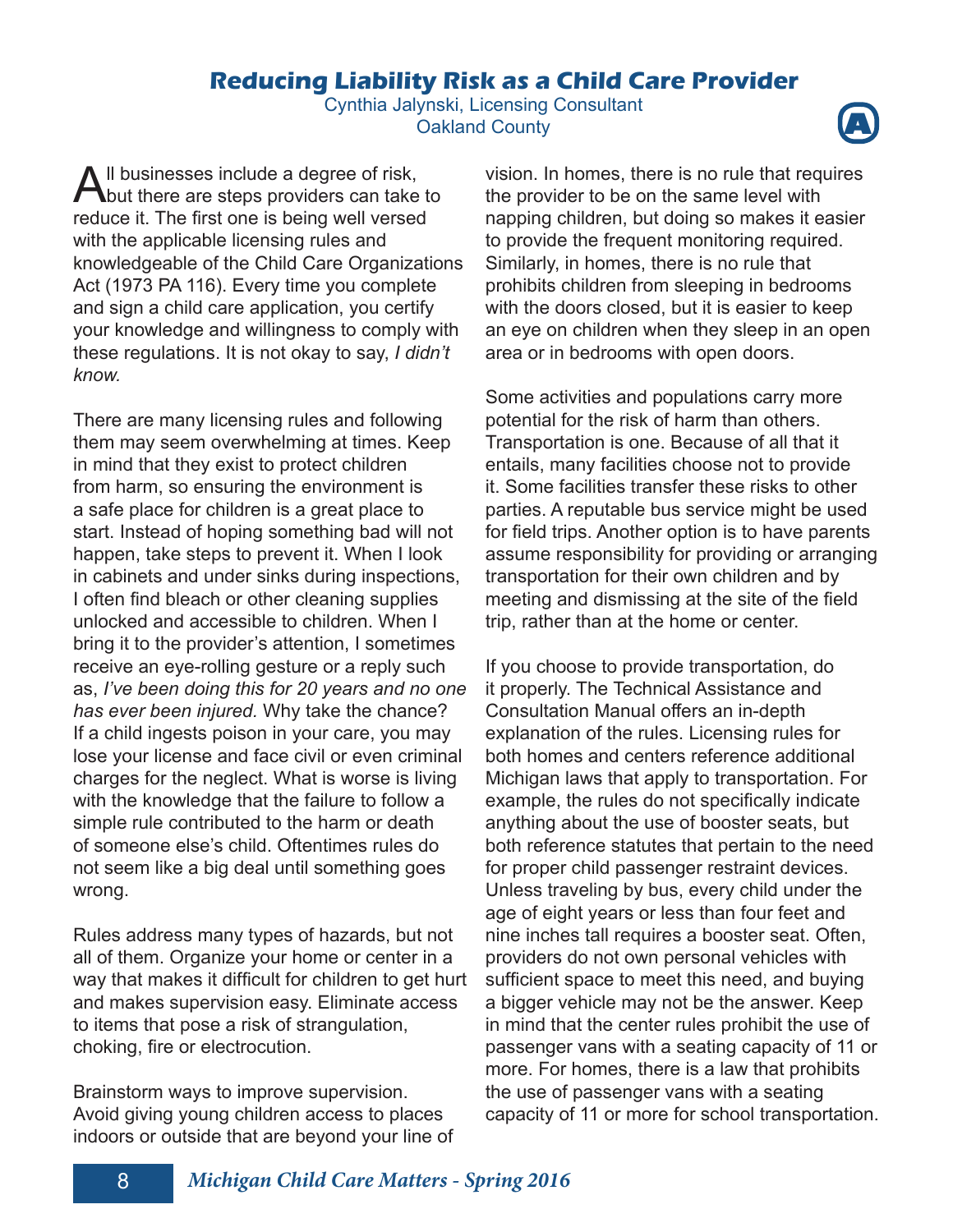Some providers are unaware of the fact that standard auto and home insurance policies often do not cover incidents related to operating a child care business. Consult an insurance agent to ensure you have the coverage that is right for you. Transportation is one area where the risk of liability is high. Understanding and following the rules lessens it.

Providing care to infants is another area that requires special attention and knowledge of all applicable rules. Infants are the most fragile of children. In recent years, there have been hundreds of preventable deaths in Michigan, several of which occurred in our licensed facilities due to unsafe infant sleep practices. Training in infant safe sleep and shaken baby syndrome is required for all caregivers in homes and for caregivers who work with infants and toddlers at centers. It is a good idea to provide routine training opportunities concerning infant safe sleep and shaken baby syndrome for all caregivers. It is also a good idea for home providers to share this information with household members who encounter the children in care and is required for household members who are also assistant caregivers.

This training does not require any cost. Videos and brochures on the *Training* and *Resource*  links on the child care website provide a starting point. All training must also include some interactive component to assess the caregiver's knowledge, such as a quiz or the opportunity to discuss the material.

The job of knowing and implementing all of the rules might seem a bit daunting, but there are plenty of resources available to help you master them and reduce liability.

**1. Child Care Website** (available at www.michigan.gov/michildcare): If you are unable to locate a rule book, you can find it online. Click on the on the *Rules and Statutes* link.

Click on the *Technical Assistance Manual* link for the manual that provides rationale for the rules and explains what is required to demonstrate compliance with them.

Click on the *Training* link to find various training opportunities, including the Rules Training (Orientation). Take a refresher course. Most local licensing offices where your licensing consultant is based offer training monthly for family and group homes and quarterly for centers. Each requires advance registration and participants earn up to six clock hours of training credit. For child care homes, the licensee or registrant is eligible to attend. For centers, licensees, designees and program directors may participate. The materials used at these orientation sessions are available on this page and may be used to provide your own staff training.

- **2. Strength in Numbers:** Don't be the only one in your home or center who knows the rules. Train your caregivers. Empower everyone to help ensure compliance and use this training to satisfy annual training requirements.
- **3. Licensing Consultants:** Contact your licensing consultant to assist with rule compliance and quality improvement. Sometimes there is an easy solution to what appears like a difficult or costly problem.
- **4. Other Professional Consultation:**  Consider legal consultation and input from insurance agents to assess and reduce risks.

Not all accidents or injuries are foreseeable or preventable, but creating a safe environment that promotes good supervision and compliance with the rules go a long way toward protecting children from harm and reducing the provider's liability.  $\div$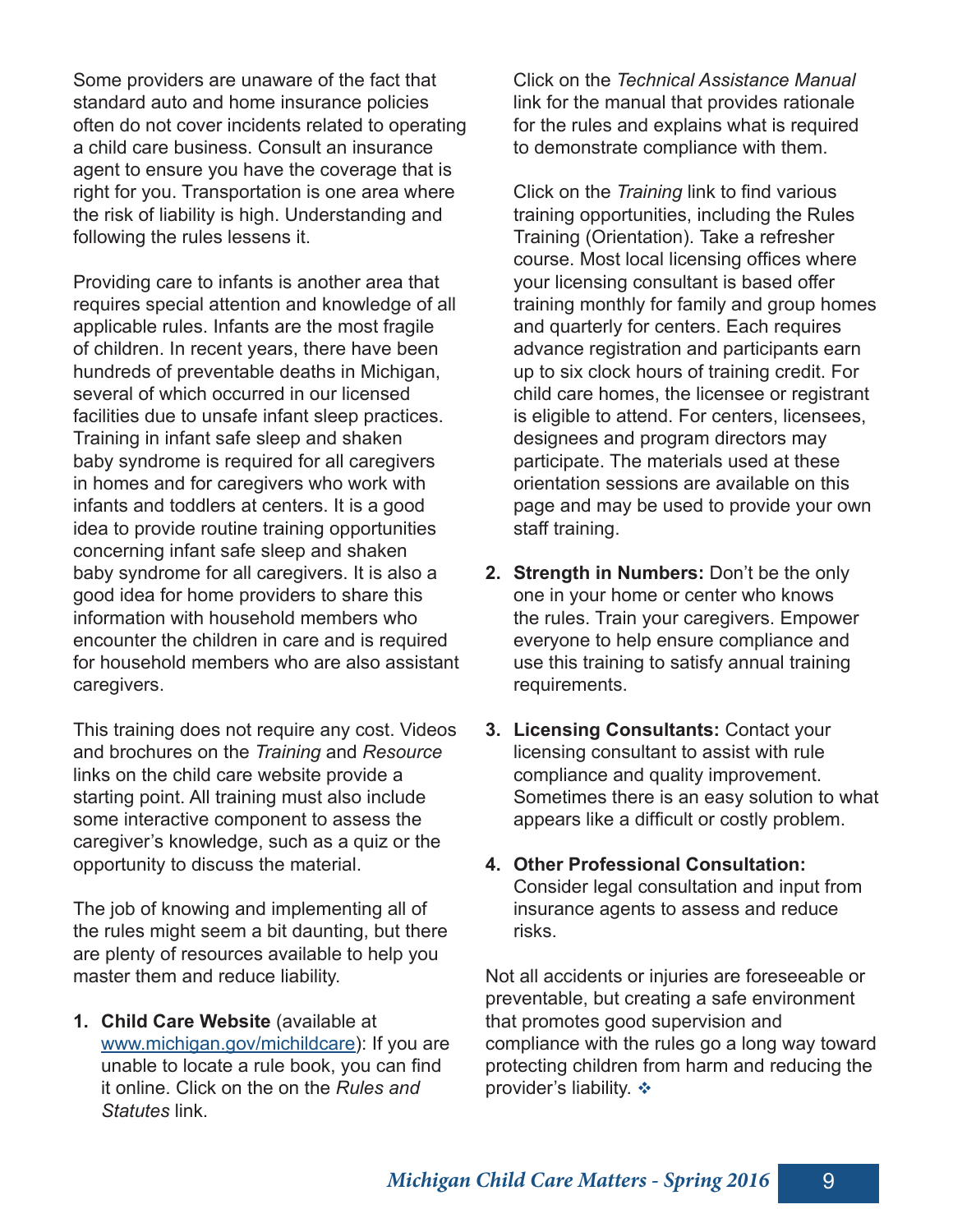### **Record Keeping**

#### Beth Gonding and Julia Majka, Licensing Consultants **Kalamazoo County**



O perating a child care home or center<br>
C requires a lot of paperwork. Licensing requires a lot of paperwork. Licensing rules require that all records be accessible and available at any time for review by your licensing consultant. This includes documents for staff and children as well as required policies and procedures. A licensing consultant will review all of these records during on-site inspections. It is a challenge when records are unorganized, incomplete or unavailable. Having the documents accessible and well-organized makes the inspection easier for both the provider and the licensing consultant.

#### **Children's Records**

All homes and centers are required to have specific records for each child in care. It is beneficial to store these documents in a binder or folder divided by each child or family. This makes it easier to determine if all required documents have been obtained and provides for easier access.

Additional records may include medication and transportation permission forms. It may be helpful to keep current medication forms together in a separate folder near the medication making them readily accessible when dispensing medication to children. Transportation permission forms can also be kept in a separate folder so that the forms for each field trip can be kept together instead of separate in each child's file.

Daily attendance records for all children in care are also required. Keeping these records in a binder ensures that all attendance records are kept together and allows for easy review during an inspection.

#### **Caregiver and Assistant Caregiver Records**

Caregiver and assistant caregiver records can be kept in separate folders for each person. You may also want to have a separate folder for each volunteer.

Documents that are not required by licensing, such as tax forms or written reprimands should be clipped together and placed to one side of the folder since these will not be reviewed during the on-site inspection.

#### **Policies and Inspections**

Keep copies required policies such as emergency plans, tornado and fire drills together in a binder or folder. Remember some of these policies and plans are required to be posted. If staff or parent handbooks contain required policies and procedures, they can also be filed in this binder. Ensure that these documents are replaced as they are updated.

Center and home providers are required to maintain a licensing notebook. The notebook must include all licensing inspections and special investigation reports and related corrective action plans since May of 2010. You must notify parents of the notebook and that it is available for review during regular business hours. This notebook should not be included with other center policies and procedures or any other documents.

#### **Getting Organized**

Learning how to become organized is a unique challenge but being prepared may eliminate some of the anxiety providers often feel when they know an inspection is pending. You may find it helpful to review the Child Care Home Record Requirements (BCAL-5040) checklist or the Child Care Center Record Requirements (BCAL-5041) checklist (available at www.michigan.gov/michildcare-forms

>Checklists - Homes and Centers ) to ensure you have all the documents required by licensing. The checklist allows you to note when all required documents have been received and are completed.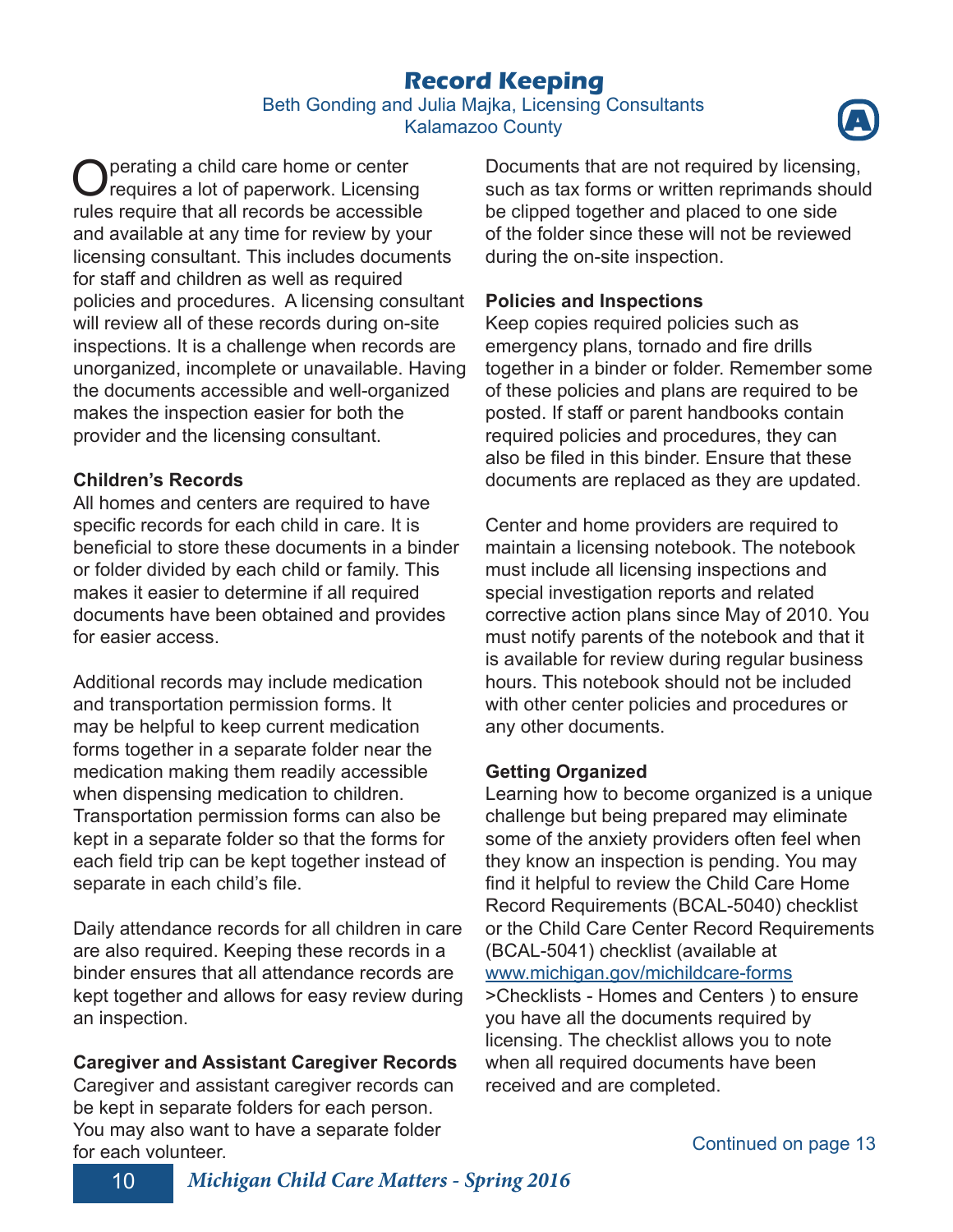### **Great Start to Quality**

#### Start Here for Quality Early Childhood Education Sheri Butters, Director of Great Start to Quality **A**

**Great Start to** 

**Start here for Quality Early Childhood Education** 



All licensed and registered programs and

providers that are in good standing with Child Care Licensing participate in Great Start to Quality at its foundational level, an Empty Star. Movement beyond an Empty Star is voluntary and

requires the program or provider to submit a completed Great Start to Quality Self-Assessment Survey. Programs and providers are awarded between one and five stars based on the number of standards they meet, with five being the highest rating. Programs and providers are rated in five categories: 1) Staff Qualifications and Professional Development, 2) Family and Community Partnerships, 3) Administration and Management, 4) Environment, and 5) Curriculum and Instruction.

Great Start to Quality is designed to make sure all types of programs and providers get the tools they need to succeed in Michigan's tiered quality rating and improvement system. The benefits to programs and providers participating in Great Start to Quality are substantial and customized to meet the needs of different providers. Great Start to Quality was designed with recognition that home-based and center-based providers are different. A variety of services and supports are available to all providers through their Great Start to Quality Resource Center.

All providers have access to quality improvement resources through lending libraries that are hosted by Great Start to Quality Resource Centers throughout the state. Through these lending libraries, providers can borrow a variety of resources to support their quality improvement efforts, including: infant equipment, curriculum, themed learning kits, books, and other materials that can be critical to providing a high quality environment at absolutely no cost to the provider.

> In addition to the resources available through lending libraries, all providers also - have access to professional development opportunities

offered by Great Start to Quality Resource Centers. Each Resource Center uses input from programs and providers, as well as data generated through the quality rating and improvement process, to ensure the trainings and other offerings meet the unique needs of providers in their service area. To see what trainings and other professional development opportunities are available in your area go to the Great Start to Quality website and click on Professional Development in the lower right hand corner.

Other benefits to participating in Great Start to Quality include:

- Public recognition of the essential work of providing high quality care to Michigan's next generation of leaders.
- Recognition as a professional in the early childhood field.
- A customized Quality Improvement Plan designed to assist providers to achieve their quality improvement goals.
- Individualized consultation with a Quality Improvement Consultant for qualifying providers.

#### Continued on page 13



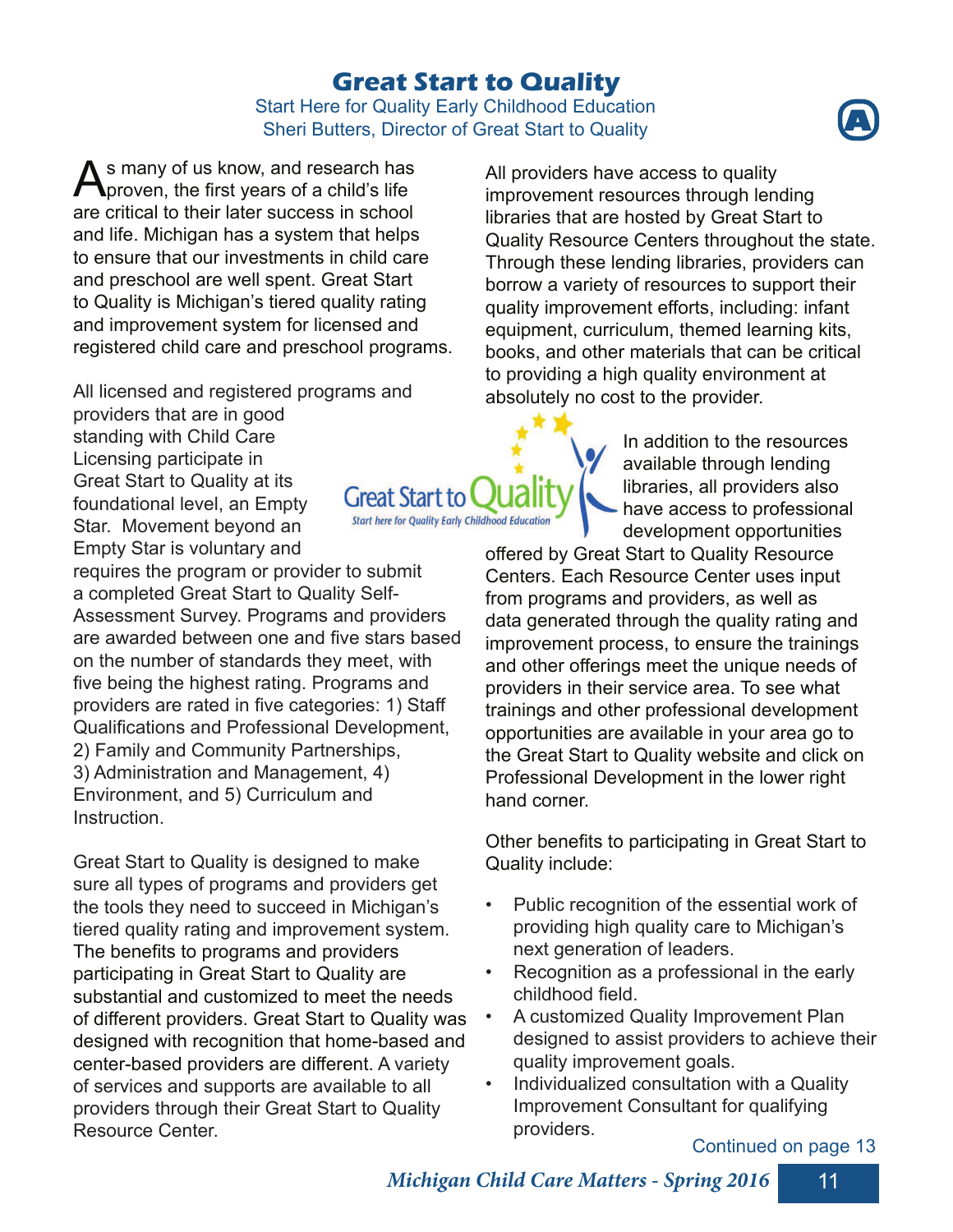## **Creating a Successful Home Child Care Parent Contract**

Kate DeKoning, Retired Licensing Consultant<br>Grand Traverse County



A quick internet search brings up dozens<br> **A** of sample contracts for home child care providers to use; but how do you know which one best meets your needs? Do you go for the longest, most comprehensive, or should it be one that is very short and simple? And what is the difference between a contract and your policies?

In its simplest form, a contract is an agreement between you, the child care provider, and a parent saying that you will care for a child (or children) and what the parent will pay in return for this care. Your policies describe your expectations, child care practices and household information that is not likely to change significantly over time. Most home providers combine policy and contractual agreements, but it is good practice to keep them as separate documents so you can update the contract on a regular basis.

When parents choose you to care for their child(ren), they need to know what you expect of them and what type of services you provide for the children in your care. Here are some topics your policies might include:

- Hours of operation and holidays and vacation days when you are closed.
- Required records, such as, Child Information Card (BCAL-3731), Child-In-Care Statement/Receipt (BCAL-3900), information on any special needs.
- Discipline policy keep in mind parents want to know how you will help their child learn positive self-control, and licensing requires you tell parents what type of discipline you are not allowed to use.
- Your curriculum or activities you and the children will be doing during the day.
- A sample daily schedule.
- Your policy on children's personal toys or equipment from home.
- What meals you serve and if parents need

to provide any portion of their child's meal. What you will do if there are any allergies or special meal requirements.

- When a child should stay home due to illness.
- What parents need to know if you are ill and can't watch the children.
- What supplies the parents need to provide (diapers, wipes, extra clothing, blanket, pillow, etc.)
- If you plan to do field trips, include information on how children will be transported, and let parents know their child cannot be transported without their prior written permission. (You may get a signed permission for walking field trips at time of enrollment, but all other field trip or routine transportation permission needs to be done separately.)
- If you are willing to administer medication, you may want to include information in your policies describing the parent responsibility and necessary permission.
- Your social media policy. Will you be sharing pictures or stories about the children on social media? Who will have access to this information? How can a parent opt-out or opt-in?

All of the above are things that may not change very much over the years, although you do want to review them on a regular basis and make changes as necessary. Parents only need a new handout on policies when you make changes.

Your contract with the parent will include a statement that the parent has read and agrees to your policies; the contract should be done no less than annually unless there is a policy change.

The contract will include:

Name of child(ren) and birthdate(s).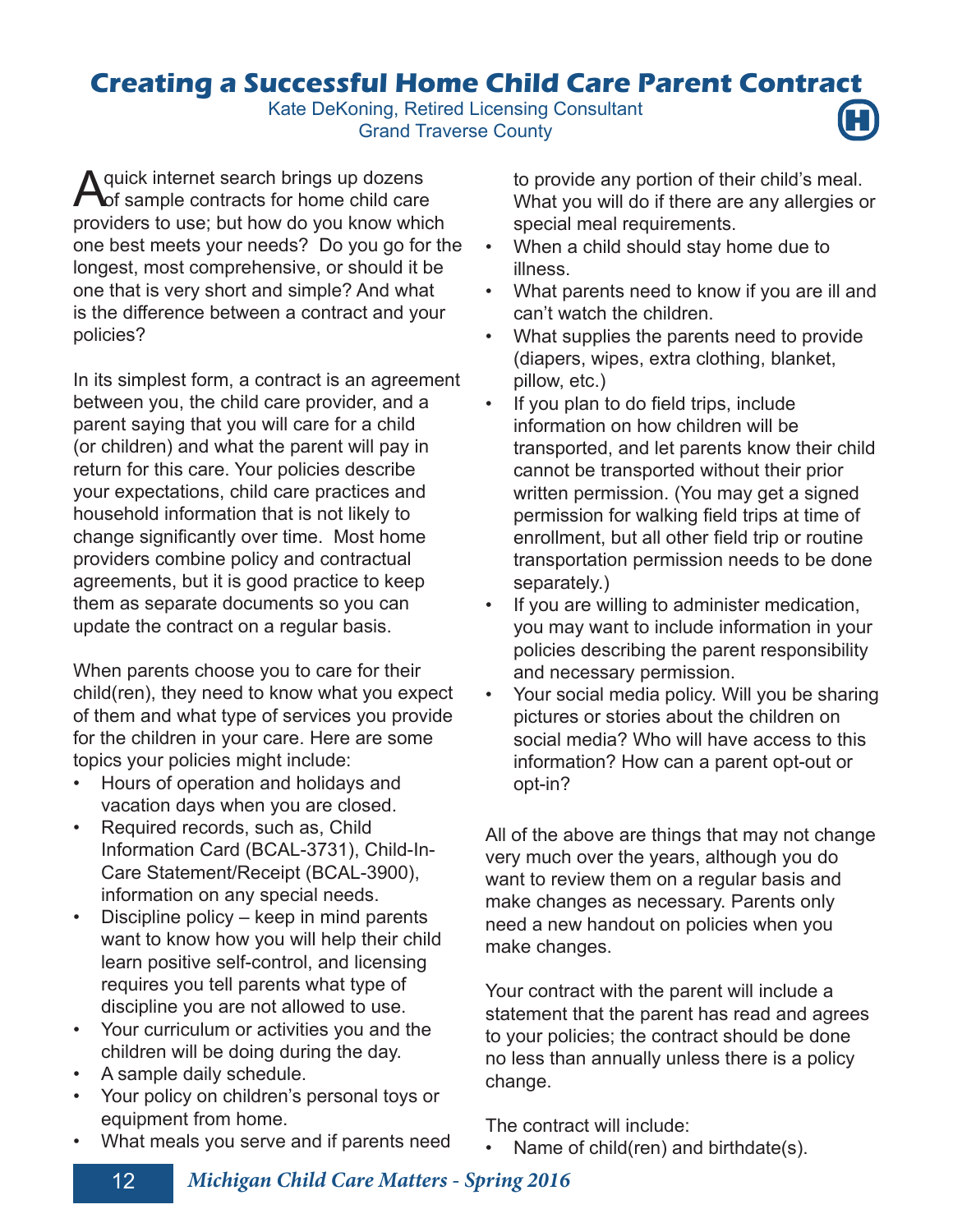- Parent Name(s), address and contact information.
- Attendance and notification of schedule change requirements.
- Payment information:
	- Deposit requirement and how it will be returned or used.
	- Hourly/daily/weekly charges.
	- Late pick-up fee.
	- When payment is due.
	- Penalty for late payment.
	- If there is a charge for the child being scheduled but not present.
	- If you grant children holiday, vacation, sick days with or without payment from the parent.
	- If you require payment from parent if you are closed for any reason.
	- Your collection procedures if an account is overdue.
- Termination of contract:
	- Conditions for a parent to withdraw (how much notice do you require, if notice is not given are they still responsible for payment?)
	- Conditions when you may ask a family to leave with or without prior notice and how payment will be handled.
	- Right to terminate without notice for lack of payment (how long will you continue to watch a child if the account is in arrears?).

The contract should be signed and dated by both you and the parent. The original should be kept in your records and the parent should get a copy of the signed contract.

Remember to take some time thinking about your policies and contract, and don't commit to actions you don't think you can follow. Your policies and contract set the stage for a successful working relationship between you and your parents. It moves you from just "watching children" to being a professional child care provider. Parents will know from the beginning how you operate and that you consider child care as your business.  $\div$ 

Remember, as the registrant or licensee, you are responsible for ensuring that all documents are complete and accessible on-site. You must ensure that when you are away from the facility that a responsible person is aware of and has access to these documents.

Finding a system that helps make the licensing process flow smoothly will benefit all child care providers. Well organized, labeled records help a child care business operate more efficiently. They also help make the inspection process easier for everyone involved.  $\div$ 

#### Great Start to Quality, from page 11

- Tiered reimbursement for families who receive subsidy payments from the Michigan Department of Education, Office of Great Start when their children attend a 3 Star or higher rated program.
- A free personal profile on Great Start to Quality's parent portal; a tool families can use to find licensed and registered child care and preschool providers.
- Opportunities to connect and learn from your peers.

It is never too early or too late to get started. Go to Great Start to Quality website at www.GreatStartToQuality.org and click on Providers & Educators at the bottom of the homepage to take the first step. Need help getting started? Every Great Start to Quality Resource Center has friendly staff ready to help any provider get started on the path to quality. Contact your local Great Start to Quality Resource Center by calling, toll free: 877-614-7328.

Funding from the Office of Great Start within the Michigan Department of Education supports the implementation of Great Start.  $\cdot$